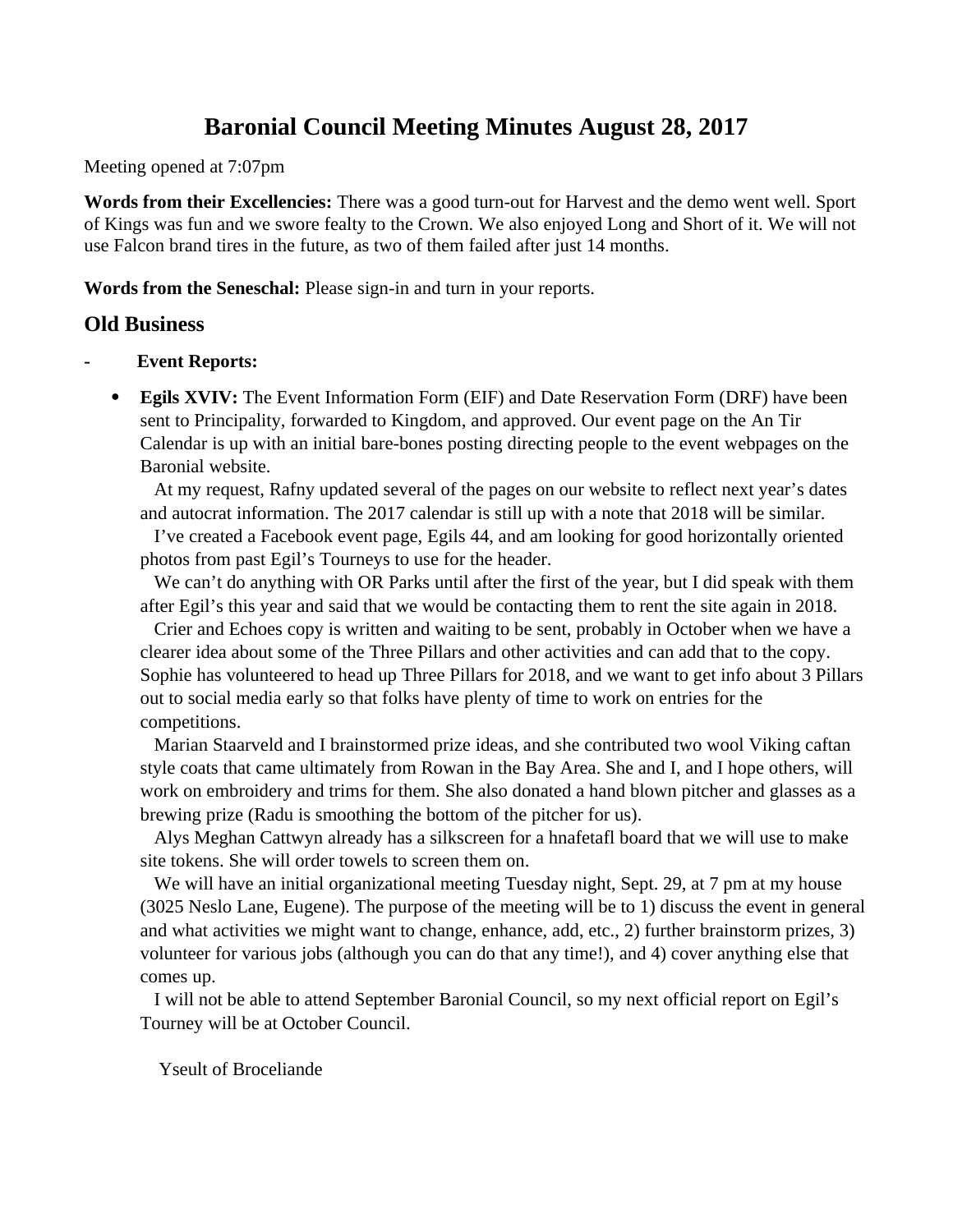- **Amergin's Revolt:** Planning and preparations for tournaments, food, and classes are progressing well.
- An Tir 12<sup>th</sup> Night 2020: Valley River Inn has not responded to our request for better terms.

# **New Business**

- **Baronial Award Medallions:** Yseult presented the idea for cast medallions for baronial awards, with examples of the Order of Adiantum and the Quill & Fern. Populous will consider the options and cost, and revisit at a later date.
- **Officer Applications:** We have several vacancies and others that are coming due for extension or replacement. Please be aware of your warrant status and don't wait until you are 6-9 months out to announce the need for a replacement. If you are interested in Youth Combat or Family Activities, there is a background check requirement. Please announce your intent for either of these early so we can get that process started.
	- **Webminister:** Rafny needs to step down, but is willing to stay on as a Deputy. Skjaldar-Þorsteinn Thunderhand has volunteered to take the position, voted and approved.

(Open/Vacant Offices: *Lists, Youth Combat Marshal, Upcoming Vacancies: Family Activities Coordinator - October*)

# **Officer Reports**

- **Arts & Sciences** 

I held two Arts & Sciences nights, Aug. 1 and 15. On the 1st, we welcomed Kylan, a friend of Saoirse's, who came with blankets and left with two cloaks and a hood. Francesca helped him cut out his hood, and Alys and Louisa arranged the cloaks. Alan showed off the latest goodies from his life at the UO Craft Center - a blown glass drinking glass, two spindles for winding yarn and an oaken bowl turned on a wood lathe, and silver and bronze castings. We have Alan and Alys to thank for noticing Ky at the Craft Center and telling him about the SCA. All 8 of us had ice cream and root beer and a good time.

On the 15<sup>th</sup> there were nine of us. Antonia, Alys, and Kylan worked on garb; Alys showed off bronze castings; Kylan learned an embroidery stitch; Char fitted a jacket; Louisa worked on a partlet; and Alan tuned a small harp and showed off some of his woodworking. We all experimented with Viking leg wraps, tossed about ideas for Egil's Tourney prizes, and generally had a very enjoyable evening.

There will be only one A&S Night in September (Tuesday, Sept. 5) and one in October (Tues., Oct. 17), as I will be away, doing first hand 'research' in France.

Yseult of Broceliande

**- Chamberlain**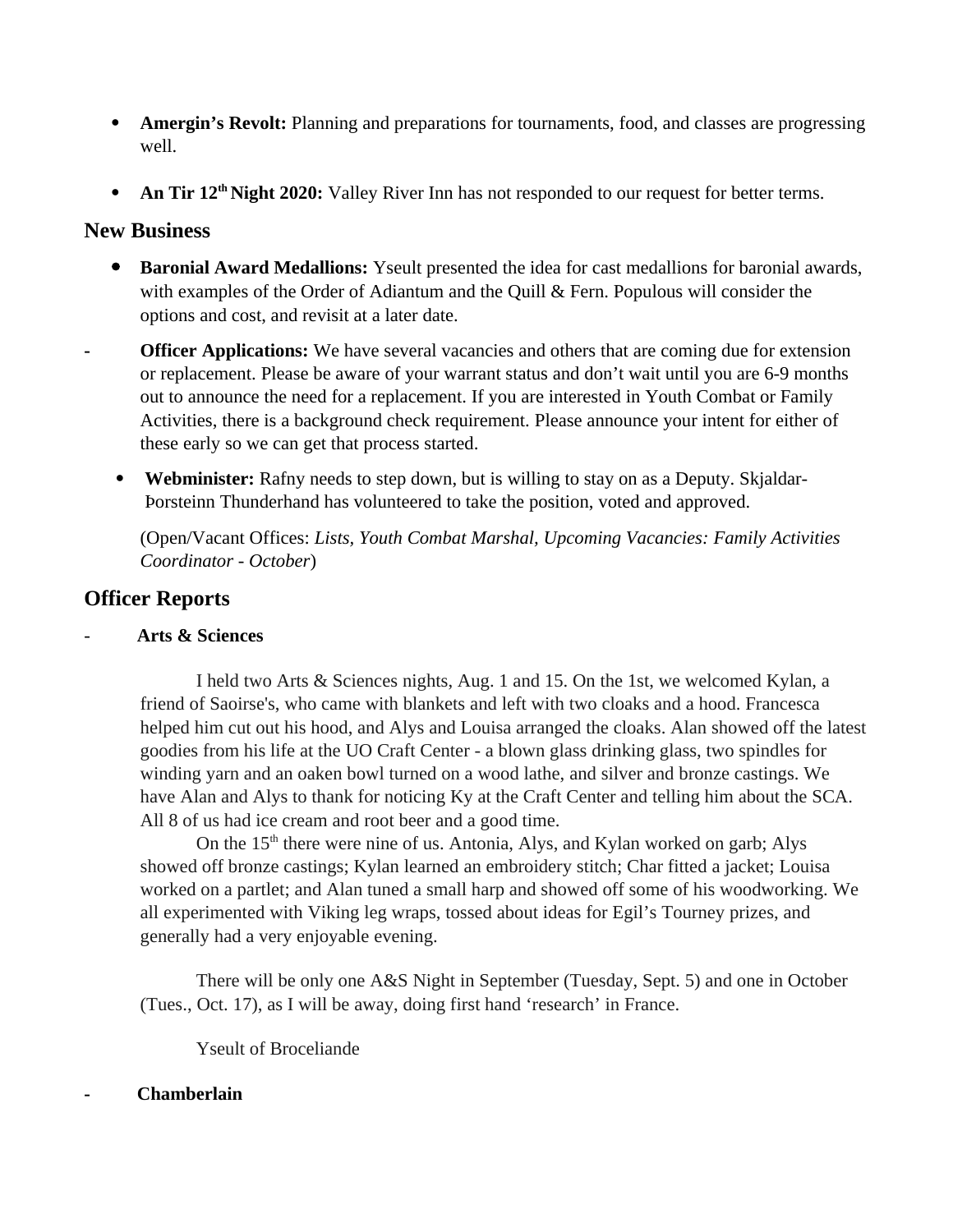Not present, no report. (Kirby Brokkerson)

### **- Chatelaine**

Not present, no report. (Francesca Carletti)

# **- Chronicler**

Minutes are out and the Quarterly Report turned in. Bi-Cranial Bear is out with the next one due out October  $1<sup>st</sup>$ , and each Baronial officer is requested to make a submission so we can expand the scope of the newsletter. *All officers are requested to please include me [Wesley.c.worley@gmail.com](mailto:Wesley.c.worley@gmail.com) when you send in your reports, and if you can get them in the day before Baronial Council Meeting, that would be even better.* 

Murchadh Monaidh Chraoibhe

#### **- Exchequer**

Current Account Balance: \$23,417.19. Only check written was tonight.

Godwyn Reynard

#### **- Family Activities Coordinator**

As of October, my service as Family Activities Coordinator is up. I am looking for someone to take over this office. I bought two plastic tubs for supplies and I am preparing for Amergin's Revolt.

Cyeth deWestcote

### **- Gold Key**

All items loaned to Dame Joanna for church camp have been returned.

Alys Meghan Cattwyn

## **- Herald**

Not present, no report. (Aelis de la Rose)

#### **- Marshal**

Many armored combat practices have been cancelled due to smoke and heat. No injuries to report. We've had several armour workshops.

Skjaldar-Þorsteinn Thunderhand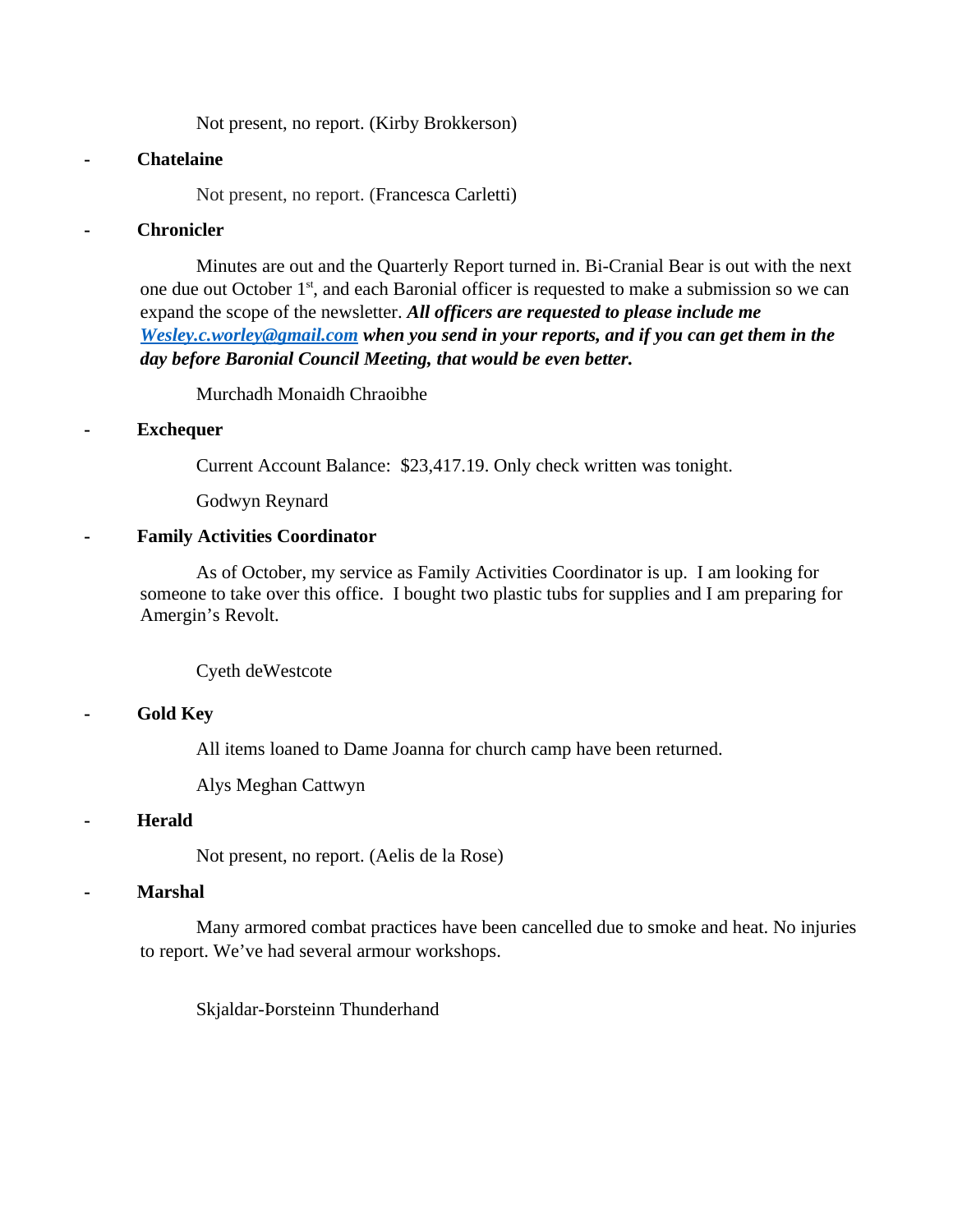#### **- Archery Marshal**

For the month of August, we were unable to have very many practices due to extreme temperatures, though we have had a couple of practices including a weekend practice with very good turnout! We are hoping to have a practice tomorrow if the air is relatively smoke-free.

Once again, I wish to mention that having the trailer for on-site storage of loaner gear and other Archery equipment has allowed us to host full practices without having to coordinate transfers of equipment. The generosity of the Barony to Archery & TW is ALWAYS greatly appreciated.

Iurii Levchenich

#### **- Cut & Thrust Marshal**

No practices this month, and no injuries to report. Working on loaner gear.

Anton Ray

#### **- Rapier Marshal**

Practices are happening, good attendance and no injuries to report. Cancellation of Armored Combat practice does not necessarily mean Rapier practice is cancelled. We aren't impacted as much by heat and smoke.

William Jakes

#### **- Thrown Weapons Marshal**

Traditional practices are working better on Saturdays. Darts continue on  $2<sup>nd</sup>$  &  $4<sup>th</sup>$ Wednesdays. Closed-toe footwear required to participate in all forms.

Kevin Sorok

#### **- Scribe**

Not present, no report. (Antonia Crivelli)

## **- Seneschal**

Nothing additional to report.

William Jakes

#### **- Thingmakers**

Not present, no report (Ayla Roth)

**- Webminister**